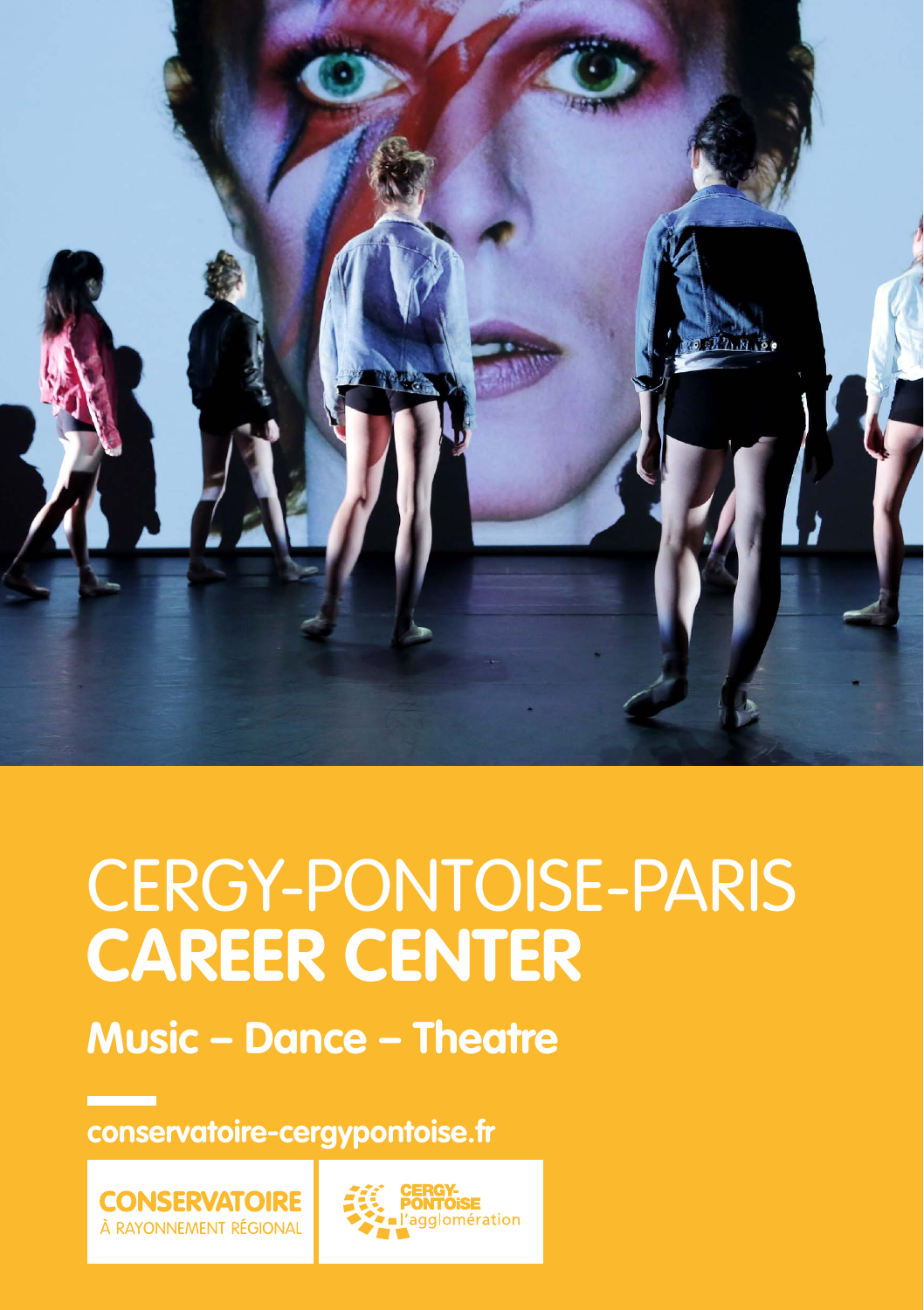At the heart of an international campus (30,000 students, 14 establishments of higher education, among which a university) and within a stone's throw from Paris via RER A, **the CRR Regional Conservatory of Cergy-Pontoise offers two vocational guidance paths:**

- **Preparatory Classes for Higher Education (CPES)**
- **Preparatory Classes for Higher Education (CPES)**

These educational pathways give students the opportunity to take part in public projects, to be associated with the work of renowned artists and attend numerous master-classes.

### Partnerships:

Points Communs, the Val d'Oise New National Scene, Le Forum (future SMAC), CY Cergy Paris University, the Alta school, the Royaumont Abbey, the "Jazz au fil de l'Oise" festival, the Piano campus festival and the Pontoise Baroque festival.

# **PREPARATORY CLASSES FOR HIGHER EDUCATION**

### **SPECIALISATION: MUSIC**

The Preparatory Classes for Higher Education (CPES), is a 2 to 4 year program which does not deliver a degree, but helps student confirm their choice of a "specialised" professional path.

It grants full-time student status and consists of 750 hours of classes in the span of 2 to 4 years.

This program prepares for entrance exams to higher-education art schools (National Superior Conservatories, Centres of Higher Education and other European Superior Institutions).

A B1 proficiency qualification in French will be required for foreign students at the end of their first year.

This program also requires considerable availability, as there are around 10 and a half hours of weekly classes at the CRR for two years, during which some modules will take place in other various CRR of the Ile-de-France region as well.

Application to the CPES requires students to sit for admission tests which take place in April-May, or possibly in September during a special session.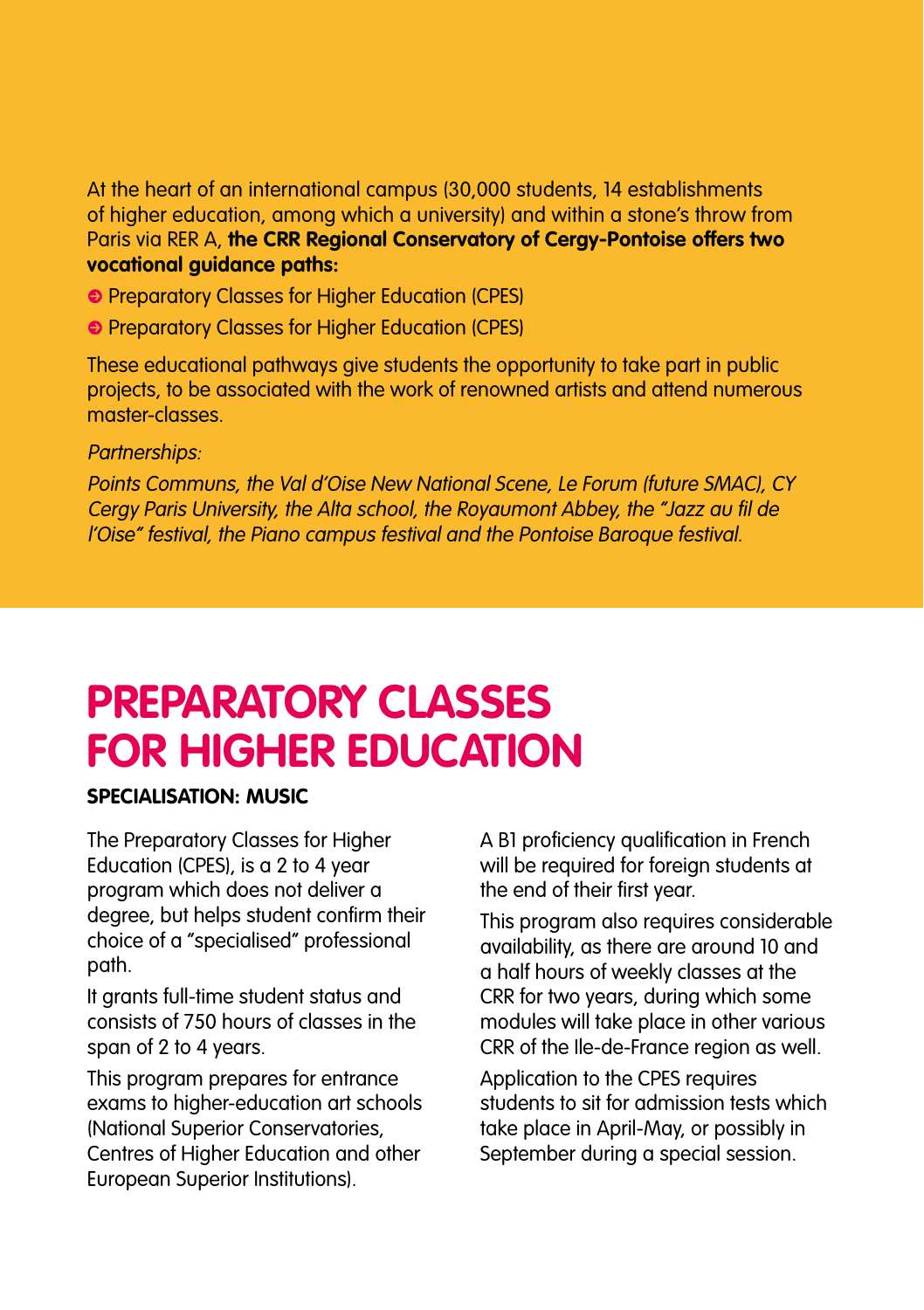### **DISCIPLINES / COURSES OFFERED:**

### **ORCHESTRA INSTRUMENTS:**

violin - viola - cello - double bass - recorder - western concert flute - oboe - clarinet bassoon - saxophone - trumpet - French horn - trombone - tuba - drums - piano

### **PERIOD INSTRUMENTS:**

Viola da gamba - baroque flute harpsichord

### **SINGING - CHOIR DIRECTION - ACCOMPANIMENT**

Master class (2018-2021):

- Philippe Leroux, Bernard Cavanna, composers
- Claudia Chan, Jean-Marc Luisada, Jean-François Heisser, Marie-Josèphe Jude, Hisako Kawamura, Roger Muraro, Anne-Lise Gastaldi, piano
- Emmanuelle Ophèle, Annabelle Meunier, Pascal Proust, flute
- Stéphanie-Marie Degand, Claire Antonini, early music
- Atanas Ourkouzounov, guitar
- Anthony Millet, Lionel Suarez, accordion
- Nicolas Dumesne, drums
- Lionel Surin, trumpet
- Stéphane Payen, Joël Batteau and Pierric Leman, Nicolas Prost, saxophone
- François Le Roux, Henk Neven, opera singing

Courses are organised into four sections of training:

- **•** Academic major and sight-reading (main module)
- **e** Ensemble practice (associated module)
- **Musical training and musical culture** (additional modules)
- **•** Personal project (required and elective units)

### **AMPLIFIED CONTEMPORARY MUSIC - JAZZ AND IMPROVISED MUSIC - WORLD MUSIC**

This department is a formative part of the CRR; its projects involve multiple skills that allow students to often get together and create very natural interdisciplinary bridges.

### **MAA = Amplified Contemporary Music**

Singing or instruments (quitar, bass guitar, drums, keyboard).

### **Master-class (2018-2021) :**

Cabaret Contemporain, Electro Deluxe, Brian Johnson, Lisa Spada, Yannick Robert, Claude Philips, Dominique Grimaldi, Electro Deluxe, Brian Johnson.

### **JAZZ and improvised music**

Instruments: oboe, piano, saxophone, drums, guitar, double bass, strings, electric bass, trumpet.

### **Master-class (2018-2021) :**

Tigran Hamasyan, Pierre de Bethmann, Claude Égea, Jerry Bergonzi, Andy Emler, Pierrick Pedron, Sébastien Jarrousse, Édouard Ferlet.

The faculty offers students the opportunity to perform for live audiences in many different venues such as:

La Salle 33 Tour and Le Café de la plage in Cergy, L'Orangerie in Eaubonne, La Mezzanine in Pierrelaye, l'Atla and le Sunset in Paris, Jazz au Confluent in Conflans Saint Honorine, Le Festival Jazz au fil de l'Oise…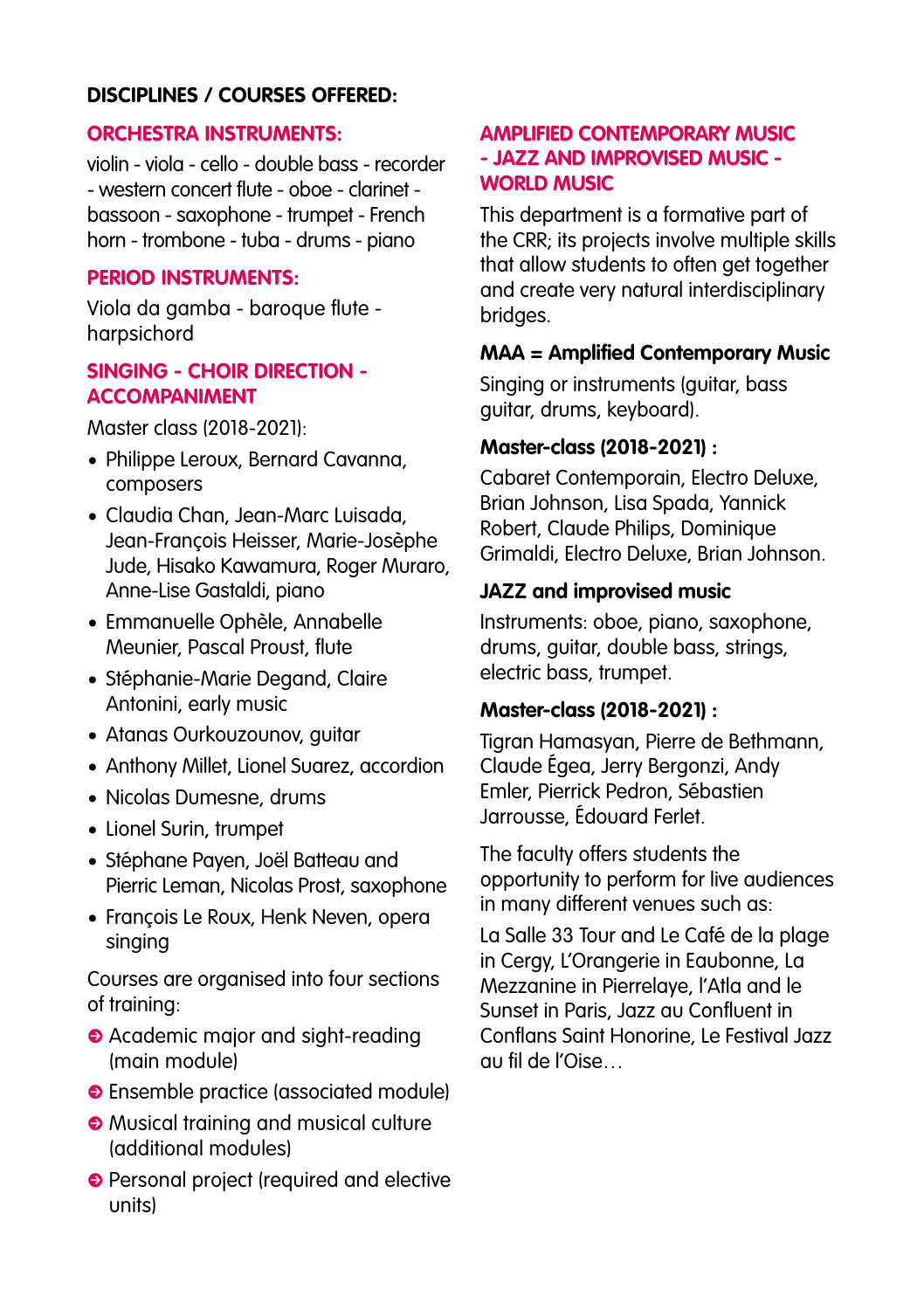### **SPECIALISATION: TRADITIONAL PERCUSSION**

Unique in Île-de-France, these Preparatory classes are aimed at drummers versed into traditional music, who are looking to broaden their knowledge, and design a personalised musical project. Exploring the traditional west-African Mandingo repertoire is what constitutes the basis of these courses, it will be completed with Afro-Cuban and Indian drumming modules and master classes. The students will also get the chance to experiment with jazz and contemporary music through various collaborations, in order to increase their versatility and improve their future professional skills. Partnerships with venues and professional networks will also help students showcase their artistic projects on stage.

### **FACULTY:**

- Julien André : mandingo percussions, personal project
- Jérémie Cresta : percussions, initiation to Indian rythms
- Richard Nicolas : Latino music workshop
- Abraham Mansfaroll : Afro-Cuban drumming additional module

The coordination is overseen by Julien André, African drumming teacher at the Cergy-Pontoise CRR, teacher-coordinator of the improvisation and creation Master, coordinator of the Creative course at the Pôle Supérieur Paris Boulogne-Billancourt, instructor at the Philharmonie de Paris.

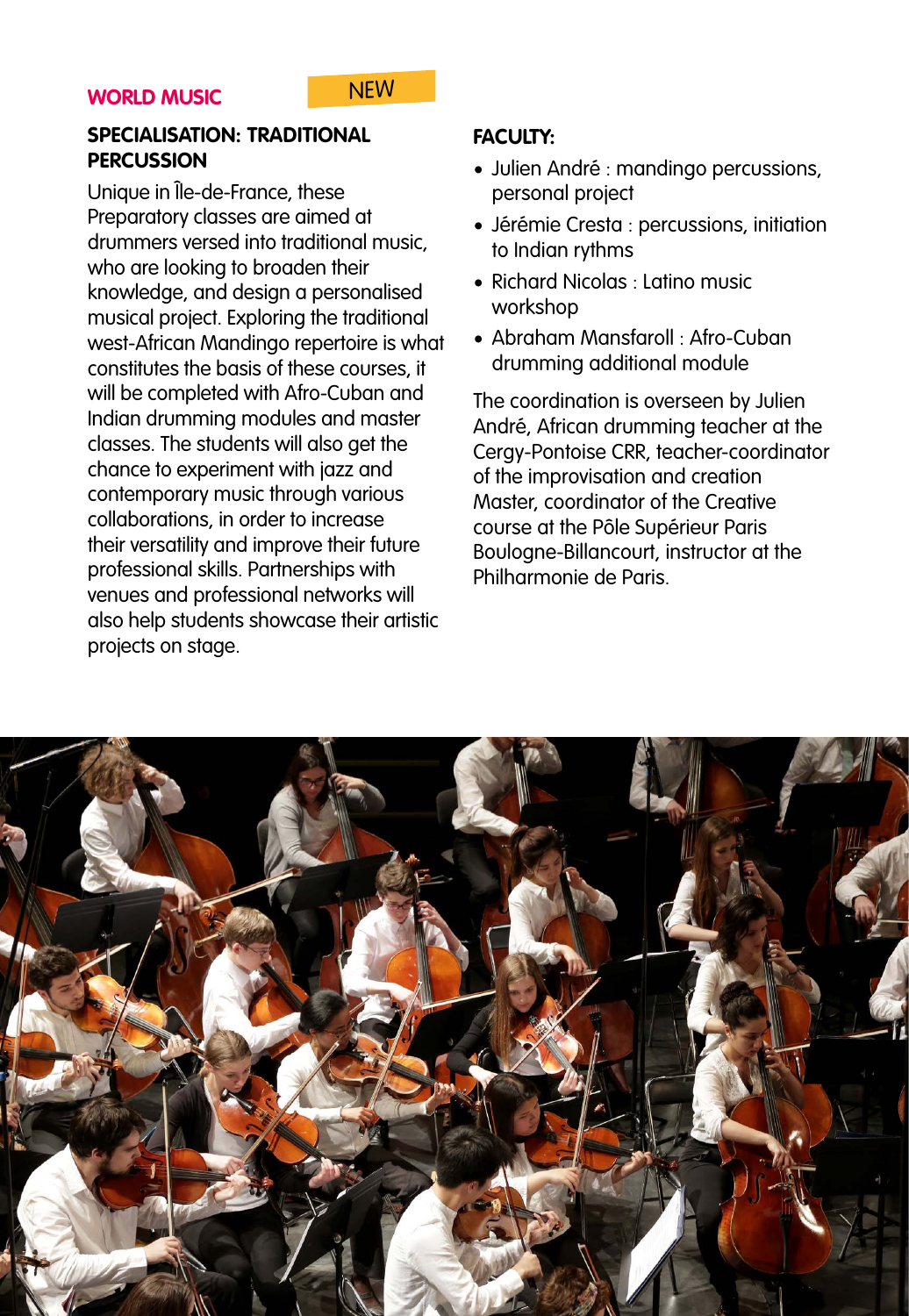## **OCCUPATIONAL STUDIES TRAINING PROGRAM**

### **Degree in choreographic studies - Degree in theatre studies**

### **- Degree in musical studies**

The 2 to 4 year Professional Orientation Cycle (COP) is designed to help students confirm their choice of a vocational path which is not as "specialised" as the one preparing for entrance exams to higher education institutions (see Preparatory Classes for Higher Education): a career in cultural outreach or in school programs for instance.

Application requires sitting for admission tests which take place every year in June and in September/October.

### **AVAILABLE DISCIPLINES / COURSES:**

### **CLASSICAL BALLET - MODERN JAZZ DANCE - CONTEMPORARY BALLET**

This program offers courses for students preparing for a DEC (a degree in choreographic studies). Alongside their chosen major, dancers are required to take other choreographic disciplines, attend master classes, additional modules, workshops, and take part in projects and shows organised by the dance department.

**•** 10hrs to 15hrs of classes per week: 7 and a half to 10 hours of dancing, musical formation dancing, composition and improvisation workshops, anatomy, choreographic culture and other projects.